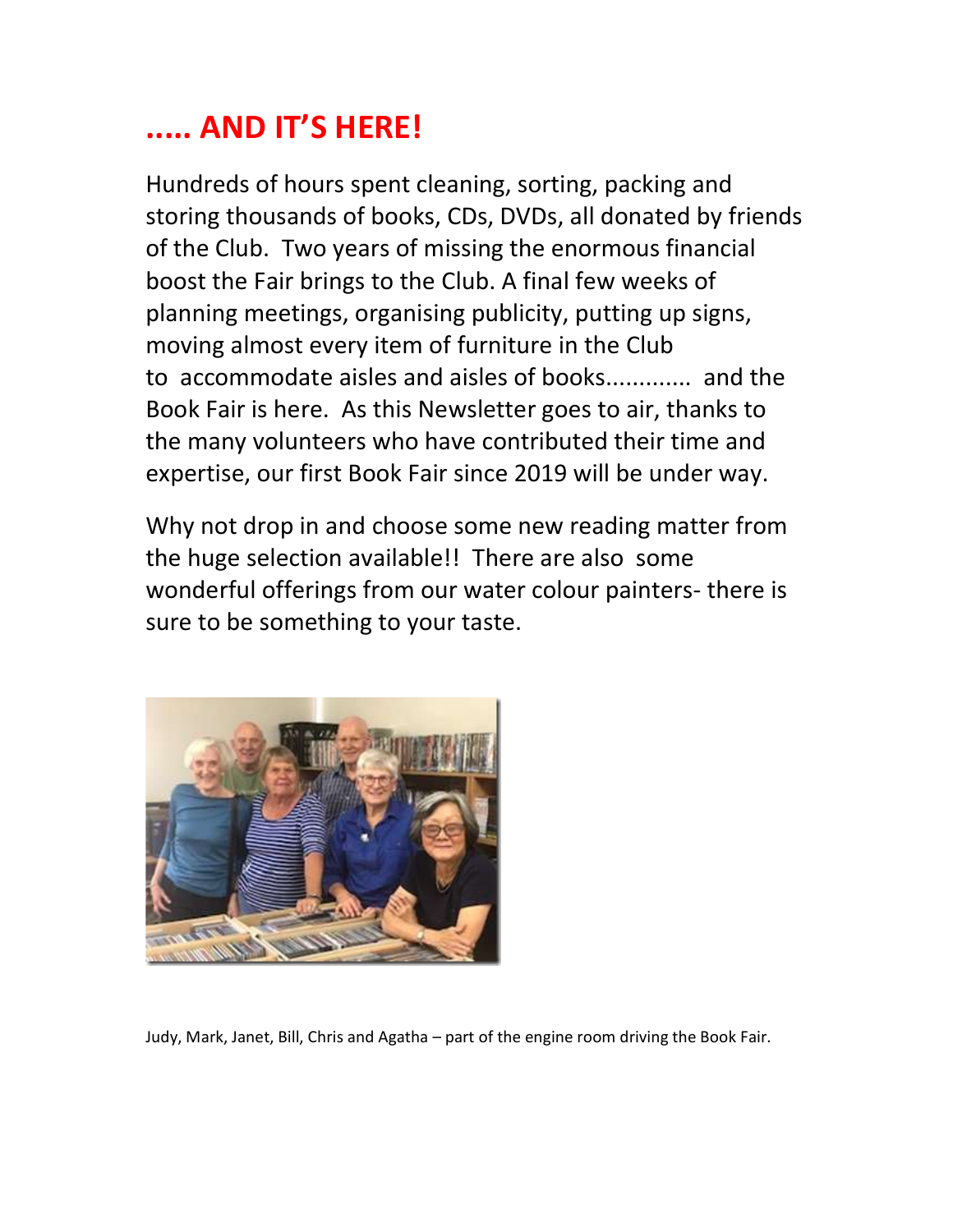## Garden Improvements

Just in time to greet the many visitors to the Club for the Book Fair, our Garden Gnomes have made good use of some very welcome and generous donations to refresh the vegepod bed at the front of the Club and to extend the new garden areas at the back.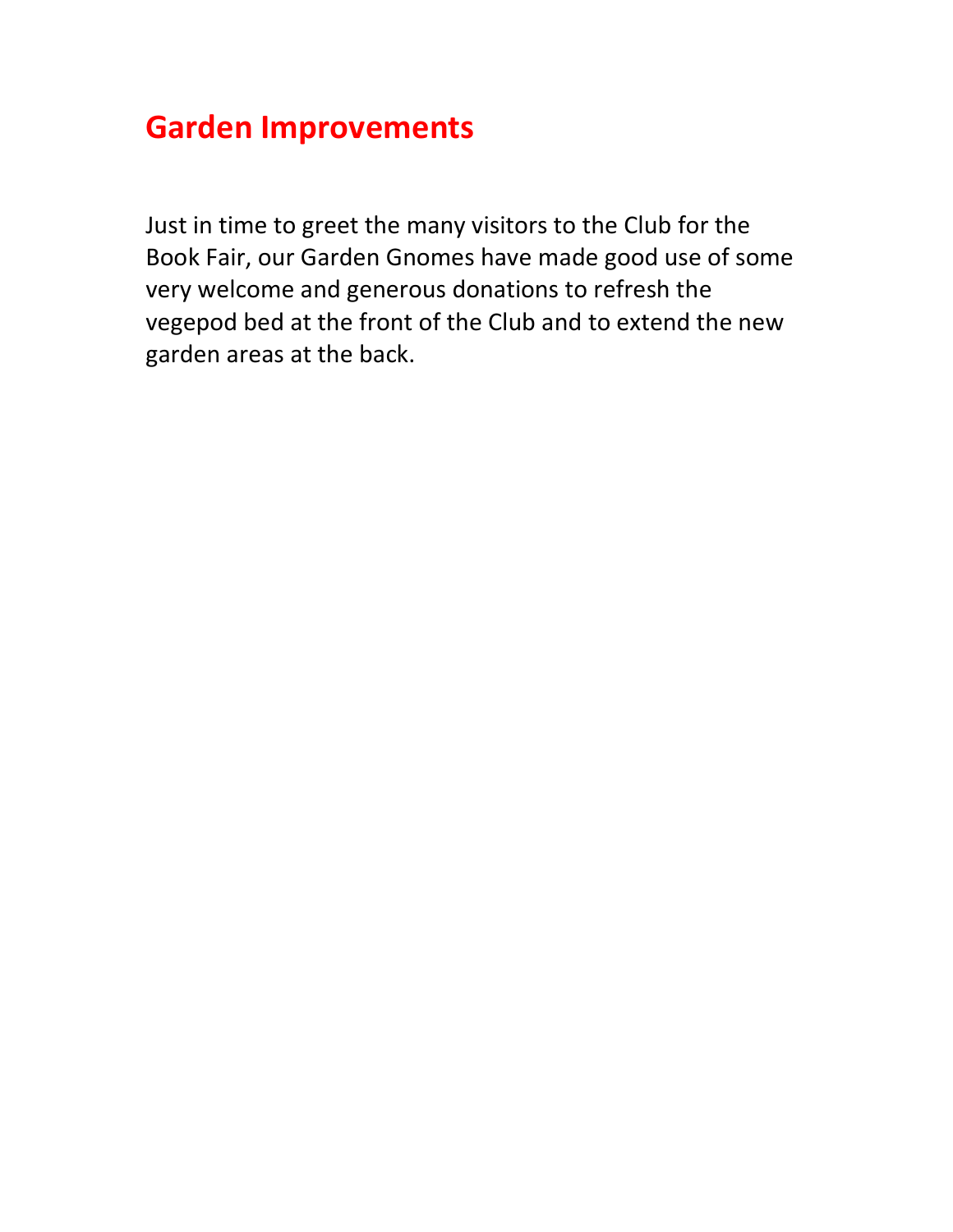

And as always....please do not enter the Club if you are feeling unwell and developing cold or flu like symptoms (including headache, fever, cough, sore throat, fatigue or shortness of breath).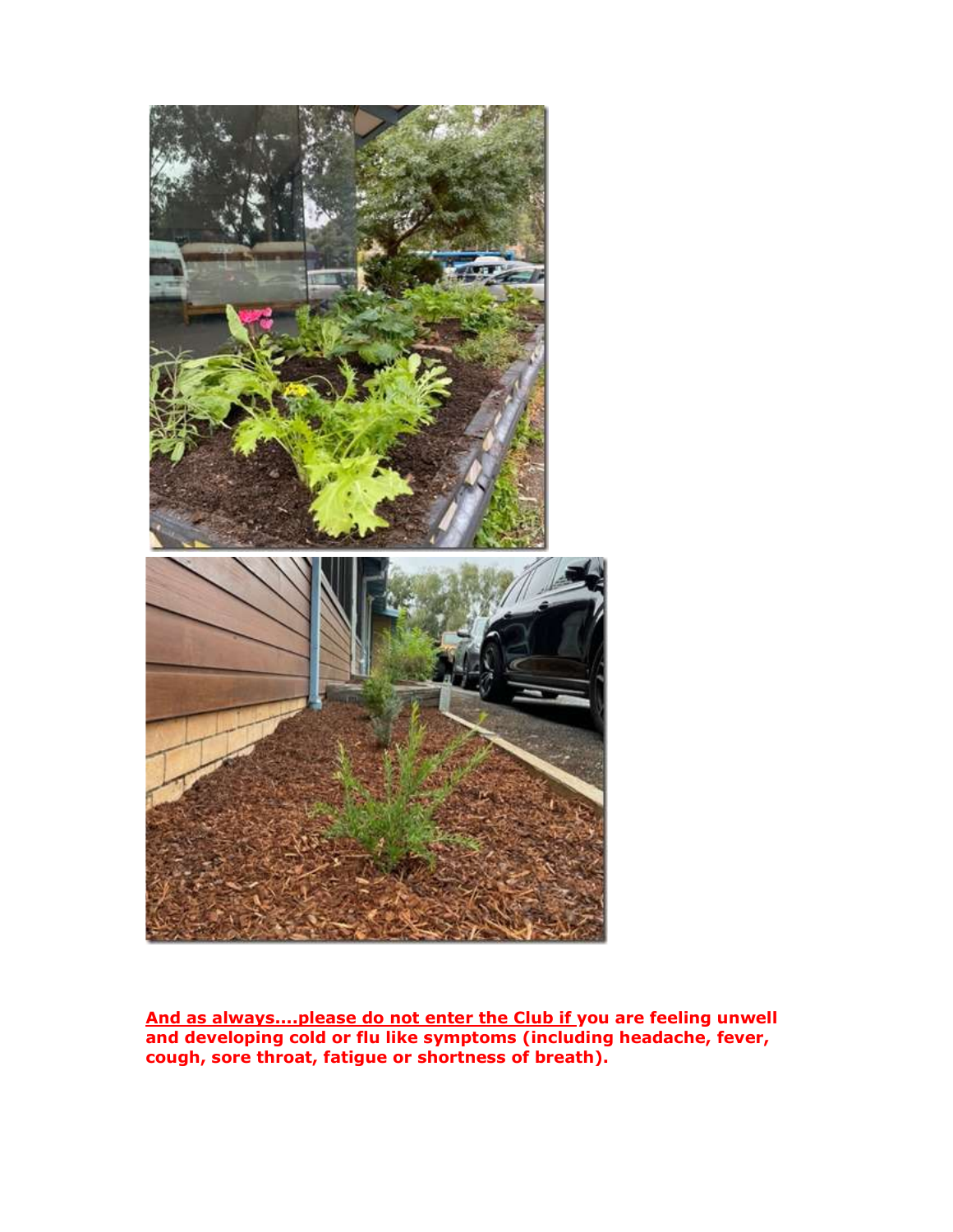Jenny Gregory President Woden Seniors Inc. PO Box 345, Woden ACT 2606 Tel: (02) 6282 2573 Email: president@wodenseniors.org.au www.wodenseniors.org.au



## COMMUNITY NOTICES AND INFORMATION

1800 171 866 Older Persons COVID-19 Support Line

\_\_\_\_\_\_\_\_\_\_\_\_\_\_\_\_\_\_\_\_\_\_\_\_\_\_\_\_\_\_\_\_\_\_\_\_\_\_\_\_\_\_\_\_\_\_\_\_\_\_\_\_\_\_\_\_\_\_\_\_\_\_\_\_\_\_\_\_\_\_\_\_\_\_\_\_\_\_\_\_\_